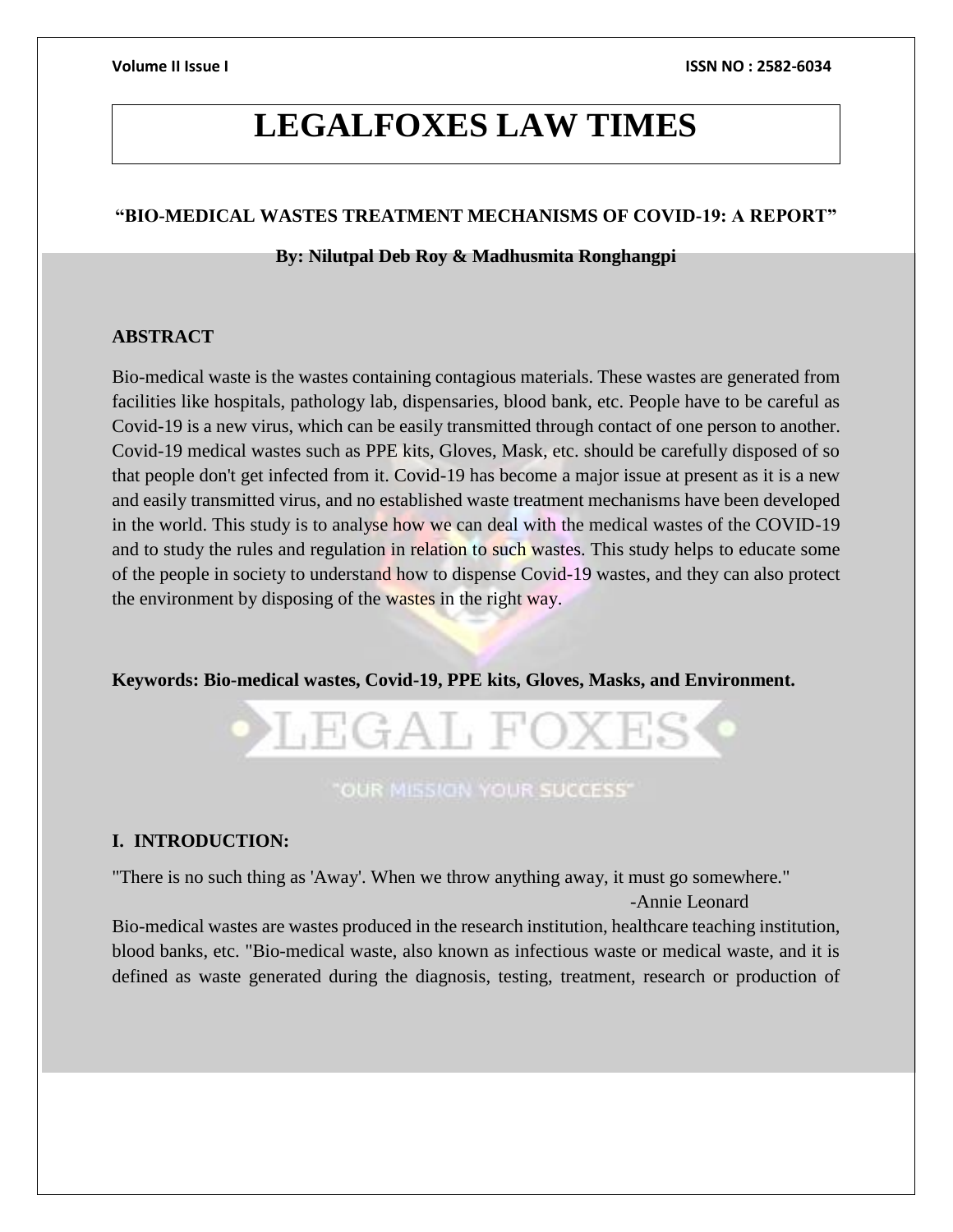biological products for humans and animal."<sup>1</sup> These contain bodily fluids, any parts of the body, injections, sharp metals, bandages, cotton, etc.

The SARS-CoV-2 virus or Covid-19 is a serious issue in today's world, and many countries are being affected by this virus as it spread across at least 190 countries. This virus was first identified in the "city of Wuhan, China" in December 2019. This epidemic was regarded by the World Health Organization (WHO) as a public health emergency. According to the WHO Report, 5.91 million cases have been detected in the world, resulting in 3, 64,000 death, but the relief is that 2.49 million has been recovered from this deadly virus.<sup>2</sup> The cases of the Covid-19 has increasing day by day. The active cases of coronavirus have increased to 10 million, and death has increased to 502 thousand as of early July 2020.

The COVID-19 pandemic is also known as coronavirus pandemic, which is caused by severe acute respiratory syndrome coronavirus 2 (SARS-CoV-2). This virus was identified in the Wuhan city of China in December 2019. The world health organisation has declared this outbreak as a public health emergency of international concern on January 30 2020. According to the WHO Report, 5.91 million cases are coping up in the world. The COVID-19 has affected more than 188 countries and union territories in the world, resulting in more than 364,000 death; but the good news is that 2.49 million has been recovered from this dangerous virus.

The virus usually spread between the people with close contact, or through the small droplets while coughing, sneezing or talking. The symptoms of COVID-19 usually appear within 2 to 14 days, and there are the symptoms of fever, cough, a runny nose and difficulty in breathing. At the same time, people of all ages can be affected by this disease. The people whose age is above 65 years have a high risk to get contaminated with this virus.

Dr Michal Ryan, the executive director of the world health organisation, has said that "This virus will never go away". In the news interview, he mentions this statement.

In India, till today, 626k people are infected with Covid-19 and 380k have been recovered and 18,213 people died. According to the "Indian Council of Medical Research (ICMR) in India", total

<sup>1</sup>V.N.Kalpana, *Biomedical waste and its management,* THE JOURNAL OF CHEMICAL AND PHARMACEUTICAL RESEARCH, ISSN: 0975-7384 CODEN (USA): JCPRCS, 2016 (June 29, 2020, 12:05 PM)https://www.researchgate.net/publication/308294194 Biomedical waste and its management.

<sup>2</sup>Coronavirus disease 2019 (COVID-19) Situation Report-101 (June 30, 2020, 9:18 AM) https://www.who.int/docs/default-source/coronaviruse/situation-reports/20200430-sitrep-101-covid-19.pdf?sfvrsn=2ba4e093\_2.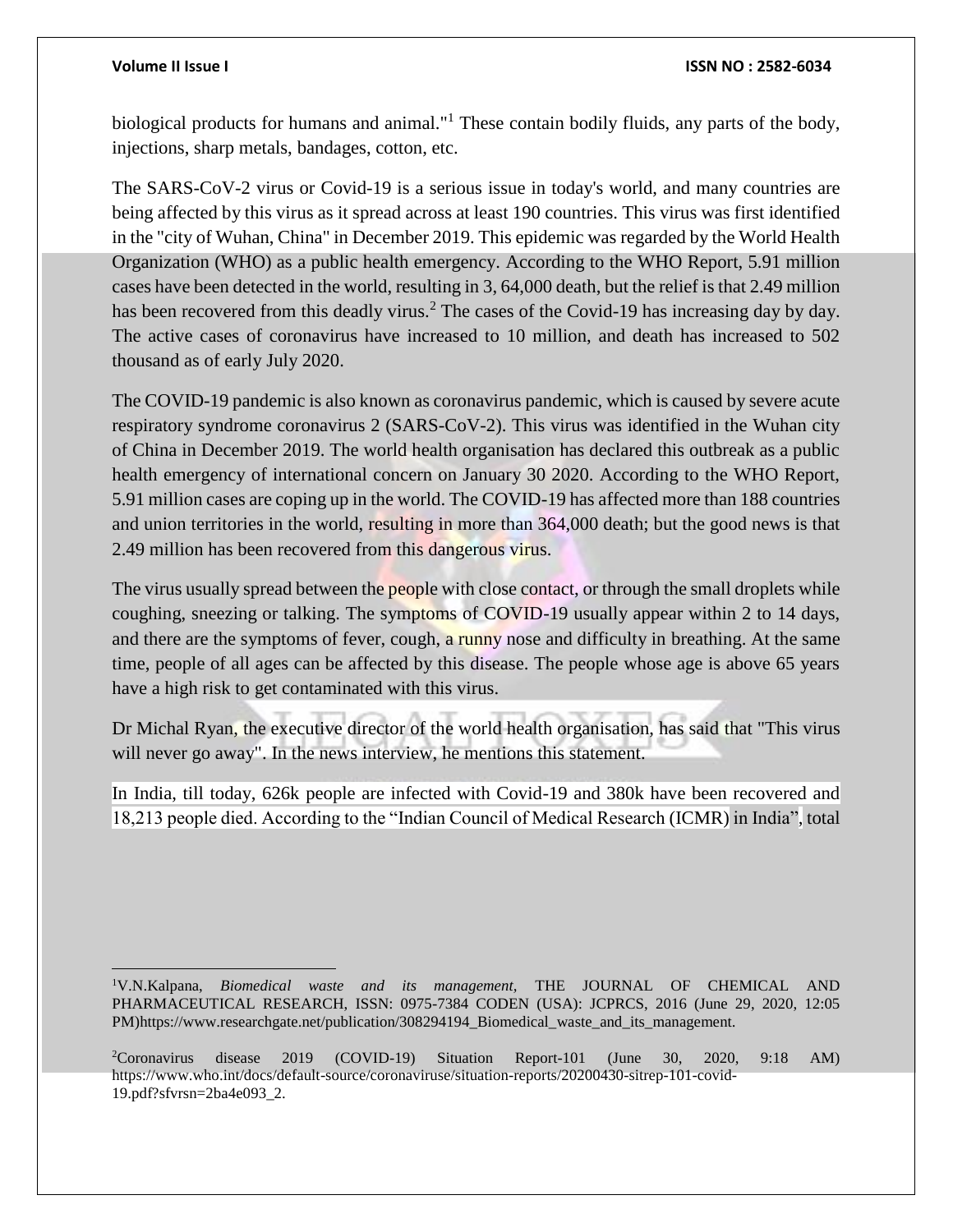collective 83, 98,362 samples have been tested till June 28, 2020, and 1,70,560 samples have been tested positive.<sup>3</sup>

# **II.GUIDANCE OF WORLD HEALTH ORGANISATION (WHO) FOR MANAGEMENT OF COVID-19 WASTE**

The world health organisation (WHO) has taken the Covid-19 issue very seriously because this virus has affected the world in a severe manner. The WHO has suggested some technique to dispose of the medical waste which was coming out from the Covid-19

patients. The wastes which are coming out from the corona patients are very dangerous because there is the maximum possibility of transmission of this virus by the waste, if the waste is not properly disposed of then it will affect the people near to that area. The "Centres for disease control and prevention (CDC)" has suggested proper inquiry on the COVID-19 wastes.

The "Occupational safety and health administration (OSHA)" is providing the worker with the safety technique how to deal with the waste. The CPCB (Central pollution control board) said that "biomedical wastes of the quarantine centres must be tied in a yellow coloured bags."<sup>4</sup> The WHO also suggests that the "used plastic aprons of the medical warriors should be cleaned by the soap water and decontaminated with the sodium hypochlorite solution of 0.5%.<sup>5</sup> The "gloves made of nitrile or latex" should be used for one time only and hand sanitisation should be used after removing of the PPE.<sup>6</sup>

### **Safety measures to deal with the dead bodies of the COVID-19 Patients:-**

However, the imparting fear of COVID-19 is very low from the deceased body. But the health workers should adopt precautions every time.<sup>7</sup> "Health care workers or mortuary workers/staff preparing the dead body should wear: scrub suit impermeable disposable gown, gloves mask, face shield, etc. After the use of PPE, the same thing should be disposed of properly".<sup>8</sup>

OUR MISSION YOUR SUCCESS'

8 Ibid.

 <sup>3</sup>Hindustan Times, ICMR tests nearly 84 lakh samples for Covid-19, positive cases over 5.4 lakh (June 30, 2020, 2:30) PM) https://www.hindustantimes.com/india-news/icmr-tests-nearly-84-lakh-samples-for-covid-19-positive-casesover-5-4-lakh/story-nKYwOgevdmZRaYHpbEoaXM.html.

<sup>4</sup> Coronavirus disease (COVID-19): Regulated medical waste and sharps packaging guidance (July 4, 2020, 08:51 AM) https://www.stericycle.com/covid-hub/packaging-guidance.

<sup>&</sup>lt;sup>5</sup> Water, sanitation, hygiene and waste management for the COVID-19 virus, WORLD HEALTH ORGANISATION  $(\text{July} \qquad 6, \qquad 2020, \qquad 08:41 \qquad \text{AM})$ https://covid19.who.int/?gclid=Cj0KCQjw9IX4BRCcARIsAOD2OB0ERBFf9WyVO0ypoCIKHdFr9xpyd4Zytnw\_ myXFF2njZXdLefDFT\_UaAmLLEALw\_wcB.

<sup>6</sup> Ibid.

<sup>7</sup> Ibid.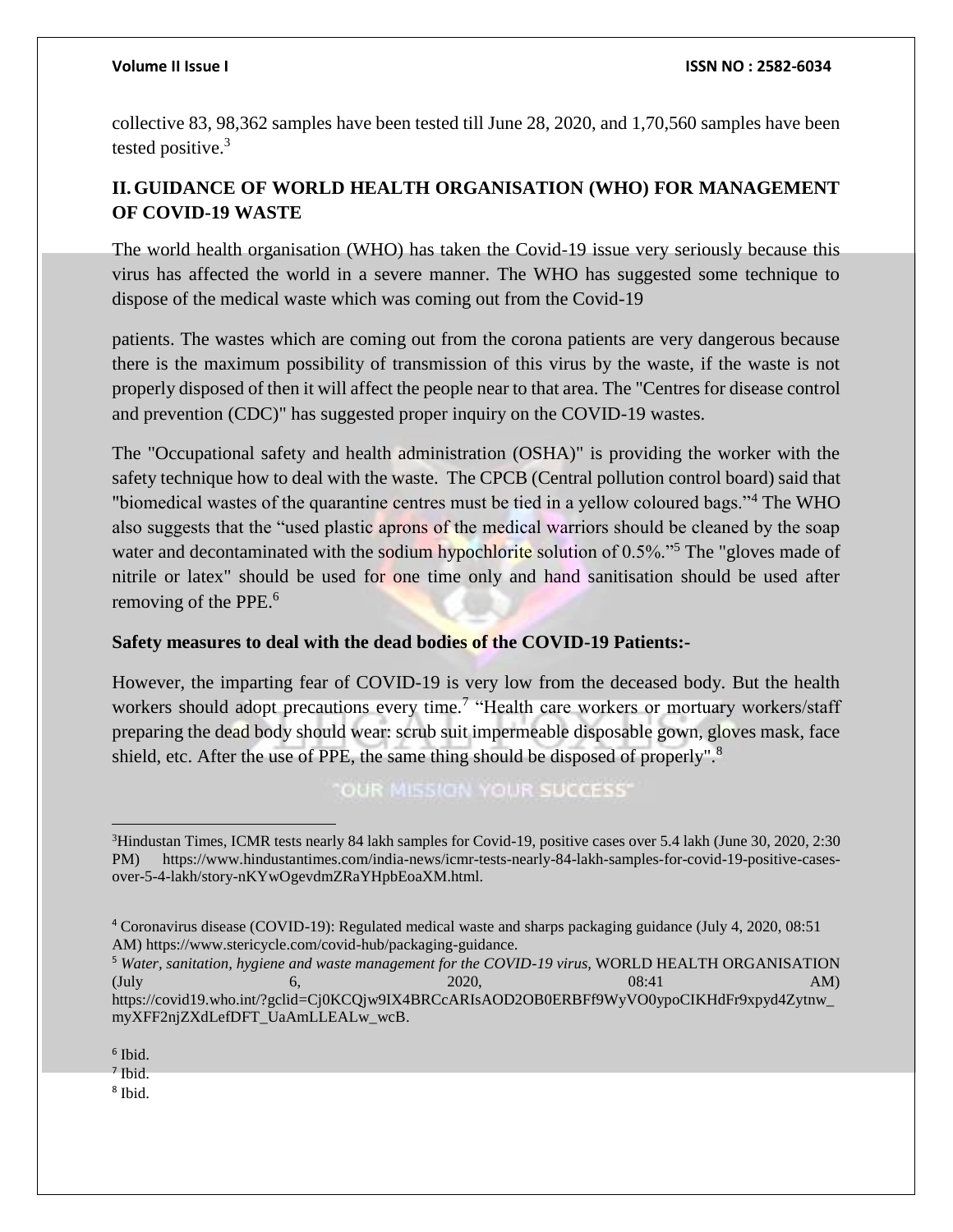The body of the deceased person of the COVID-19 patients should be wrapped in a cloth and transfer the body as soon as possible to the mortuary area.<sup>9</sup>

# **III. INITIATIVES TAKEN BY THE GOVERNMENT OF INDIA IN DEALING WITH "COVID-19" WASTES**

Due to COVID-19 pandemic period, the Central and State Governments have taken very significant measures to control the wastes of "quarantine centres or camps, isolation wards, sample collection centres and laboratories". Some of the measures are point out below:

India had legislation like Bio-Medical Waste Management Rules, 2016 to deal the bio-medical waste but the Central Pollution Board of India provided guidelines to ensure that the waste generated specifically during testing of people and treatment of COVID-19 patients is disposed of in a scientific manner. According to Biomedical Waste Rules, "Bio-medical waste is any waste that is generated during the diagnosis, treatment or immunisation of human beings, animals or research activities etc."<sup>10</sup> "It could include human tissues, items contaminated with blood, body fluids like dressings, plaster casts, cotton swabs, beddings contaminated with blood or body fluid, blood bags, needles, syringes or any other contaminated sharp object."<sup>11</sup>

The CPCB gave guidelines for properly disposing of wastes produced in the treatment of COVID-19 patients.<sup>12</sup> It deals with measures to dispose of waste of COVID-19 safely generated in "hospital" isolation wards, testing centres and laboratories, quarantine facilities and homes of suspected patients". These WHO, MoH and FW and other concerned agencies brought these Guidelines. The guidelines are: $13$ 

### **A. ISOLATION WARDS:**

1. Maintain separate "colour coded bins or bags or containers in Isolation wards" and conventional disposal according to this guideline with BMW Management Rules, 2016.

2. Use double-layered bags for collection of wastes marked as "COVID-19".

3. "General waste not having contamination should be disposed of as solid waste as per Solid Waste Management Rules, 2016".

4. Maintenance of record of waste generated in the COVID-19 isolation wards.

19\_and\_Biomedical\_Waste\_Handling\_A\_Review\_Study.

 $\overline{a}$ 

<sup>9</sup> Dr. Irin Hossain & Dr. Ashekur Rahman Mullick, *Pandemic COVID-19 and biomedical waste handling: a review study,* THE JOURNAL OF MEDICAL SCIENCE AND CLINICAL RESEARCH, (July 6, 2020, 10:09 AM) https://www.researchgate.net/publication/341763507\_Pandemic\_COVID-

<sup>&</sup>lt;sup>10</sup> Mayank Aggarwal, Pollution watchdog releases guidelines to handle Covid-19 biomedical waste, Mongabay, (June 30. 2020. 3:05 PM) https://india.mongabay.com/2020/03/pollution-watchdog-releases-guidelines-to-handlecovid-19-biomedical-waste/.

 $11$  Ibid.

<sup>&</sup>lt;sup>12</sup> Central Pollution Control Board, Guidelines for Handling, Treatment and Disposal of Waste Generated during Treatment/Diagnosis/ Quarantine of COVID-19 Patients – Revision 2 dated 18/04/2020– reg. April 19, 2020.  $13$  Ibid.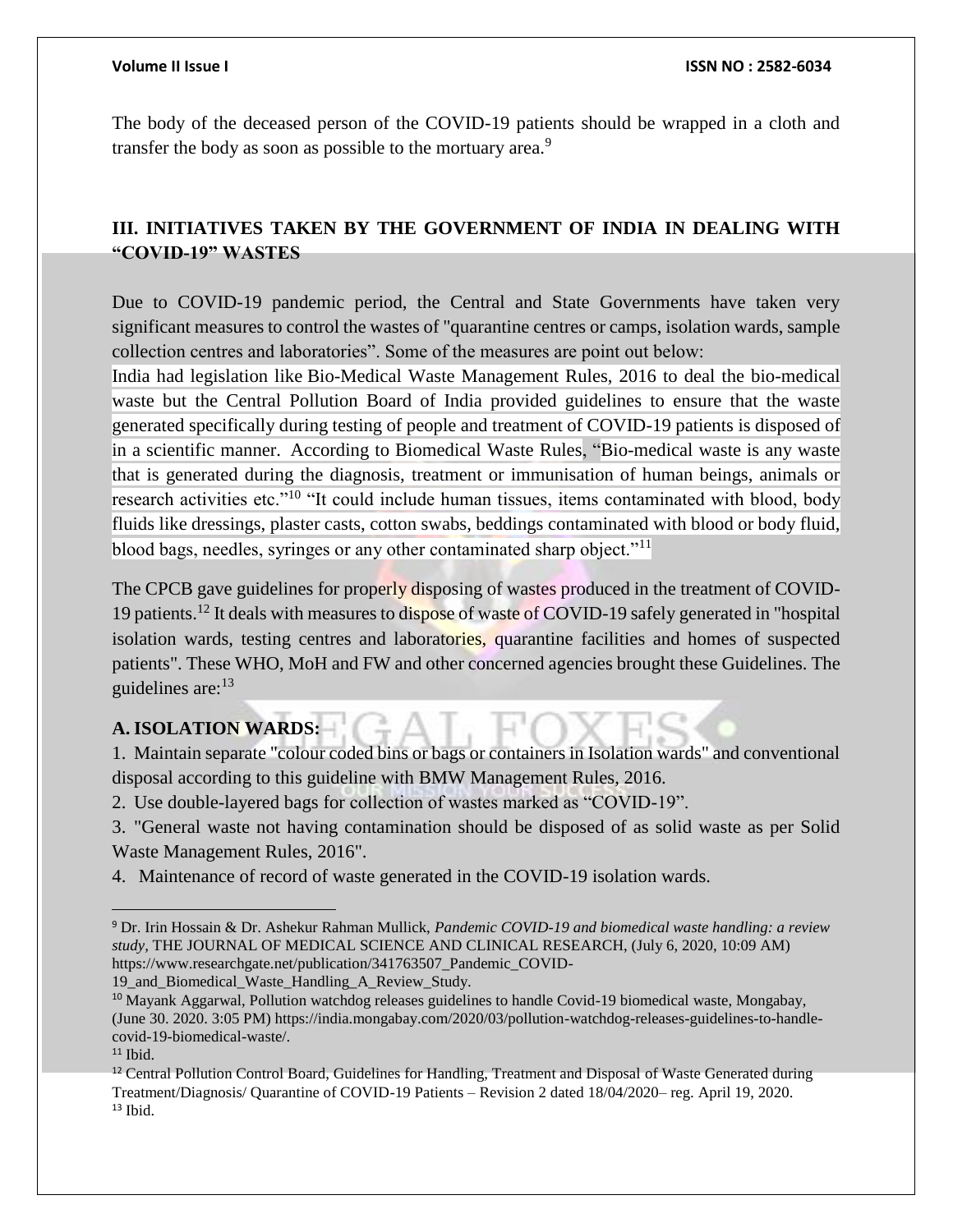5. Daily disinfected the inner and outer surface of "COVID-19" waste containers or bins or bags or trolleys with 1% Sodium Hypochlorite (NaClO) solution.

6. The confirmed patients' who are not capable of using toilets, their excreta should be collected in the diaper and placed it in yellow bins or bags or containers. However, for a bedpan, the faeces should be washed in the toilet and cleaned with a neutral detergent and water, disinfected with a "0.5% chlorine (Cl) solution", and rinsed with clean water.

7. **Red bags** for collection of PPEs such as "goggles, face-shields, splash-proof apron, Plastic Coverall, Hazmat suit, nitrile gloves".

8. **Yellow bags** for the collection of used masks, head cover or cap, shoe-cover, disposable linen Gown.

### **B. SAMPLE COLLECTION CENTERS AND LABORATORIES:**

**Red bags** for collection, according to BMWM Rules, 2016, of "pre-treat viral transport media, plastic Vials, Vacutainers, Eppendorf tubes, plastic Cryovials, Pipette tips".

### **C. QUARANTINE CENTERS OR CAMPS OR HOME:**

1. Collectors, identified by Urban Local Bodies (ULBs), should collect the general solid wastes produced in quarantine centres or camps should be handed to the collectors or those wastes can be disposed of through other local methods.

2. Biomedical wastes of quarantine centres or camps should be collected in double-layered yellow coloured bags.

3. Persons Quarantine camps or centres should contact the CBWTF operator to collect biomedical wastes.

4. Person quarantine at home or Home-care should contact local bodies to collect the wastes in the yellow bags.  $+A$   $H$ 

#### **D. COMMON BIOMEDICAL WASTE TREATMENT FACILITY (CBWTF)**

1. The workers are given "PPEs including three-layer masks, splash-proof aprons/gowns, nitrile gloves, gumboots and safety goggles".

2. Maintenance of records for "collection, treatment and disposal of COVID-19 waste".

3. After every trip, the dedicated vehicle used to collect COVID-19 ward wastes should be "sanitised with sodium hypochlorite or any appropriate chemical disinfectant".

### **E. OBLIGATIONS OF SPCBS/PCCS:**

1. They should maintain records of COVID-19 treatment wards or quarantine centres or quarantines homes in the respective States of India.

2. Collection and disposal of biomedical waste properly according to BMW Rules 2016 and SoPS are given in the guidelines.